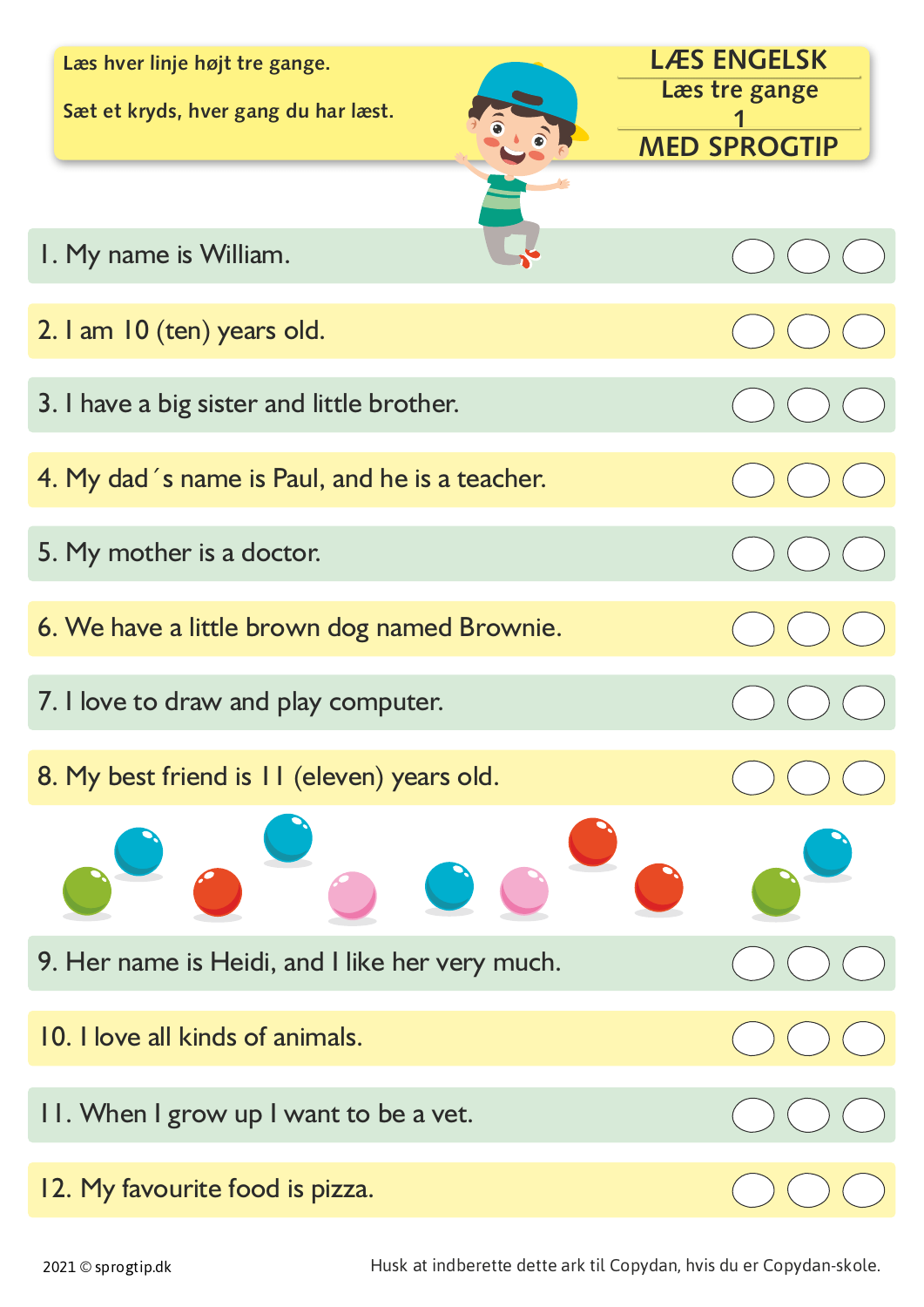| Læs hver linje højt tre gange.<br>Sæt et kryds, hver gang du har læst. | <b>LÆS ENGELSK</b><br>Læs tre gange<br>$\mathcal{L}$ |
|------------------------------------------------------------------------|------------------------------------------------------|
|                                                                        | <b>MED SPROGTIP</b>                                  |
|                                                                        |                                                      |
| I. This is Sarah.<br>L                                                 |                                                      |
| 2. She is 9 (nine) years old.                                          |                                                      |
| 3. Sarah lives in England with her family.                             |                                                      |
| 4. She likes to draw and sing.                                         |                                                      |
| 5. When she grows up, she wants to be a singer.                        |                                                      |
| 6. Sarah also likes clothes.                                           |                                                      |
| 7. She has a blue cap and a pink skirt.                                |                                                      |
| 8. Her favourite T-shirt is yellow.                                    |                                                      |
|                                                                        |                                                      |
| 9. She has brown hair and blue eyes.                                   |                                                      |
| 10. Sarah is a happy girl.                                             |                                                      |
| II. She has many friends.                                              |                                                      |
| 12. Her best friend is a girl named Claire.                            |                                                      |

2021 © sprogtip.dk en earlieden Husk at indberette dette ark til Copydan, hvis du er Copydan-skole.